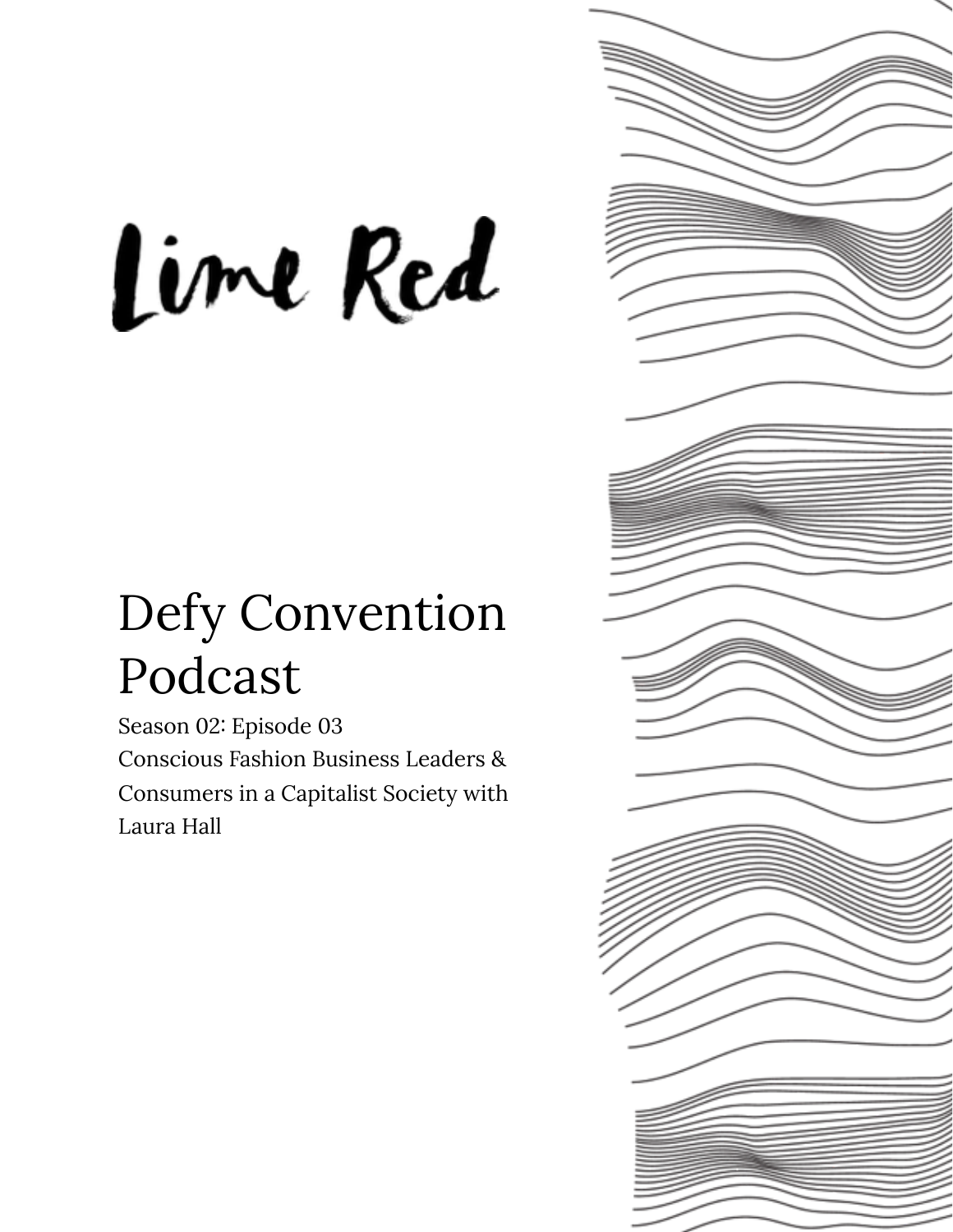# EPISODE TRANSCRIPT

# **Emily**

Hi, everybody. Welcome to DEFY Convention. Today, we are interviewing my good friend, and I've known Laura — my good friend Laura Hall — who I've just known, I feel like, for ages. I think you were one of the first people I met in my journey in this conscious business situation back in the day at the first Conscious Business Leaders lunch, or Conscious Leader summit.

Laura is a global business leader in the fashion and consumer goods industry. That's one of the most like pollutive industries in the world. So we just connected right away and she left her last corporate role as president of accessories for Polo Ralph Lauren. She joined forces with two other female C-suite executives to create WHYZ Partners.

It's a different kind of business advisory collective. WHYZ Partners offers retailers and brands a 21st century toolbox for how to build profitable, triple bottom line business in a new abnormal consumer goods ecosystem.

We talk a lot about regenerative economies and sustainable business with Laura. She's so interesting to talk to. I'm so glad to have her today. We talk about—I got to be a part of Laura's children's book about the *ABCs of Conscious Capitalism for Kids* because Laura believes that it's easier to build strong children than to repair broken men, as Frederick Douglas said over a century ago.

Thank you so much for joining us, Laura.

# **Laura**

I'm so honored to be here and to be with my good friend, Emily. Thank you for having me. This is awesome.

# **Emily**

Yeah, it's so cool because our whole premise for this podcast is about, you know, looking at an industry and saying like, *Forget it, I'm doing something different.* And what bigger industry than fashion to say, *yeah, no, we're not doing it that way, we're going to do it a totally different way*?

I remember you had like a book about, sustainable fashion brands. And this was years ago. I mean, we met years ago. And you had a guide. You were there with resources; you were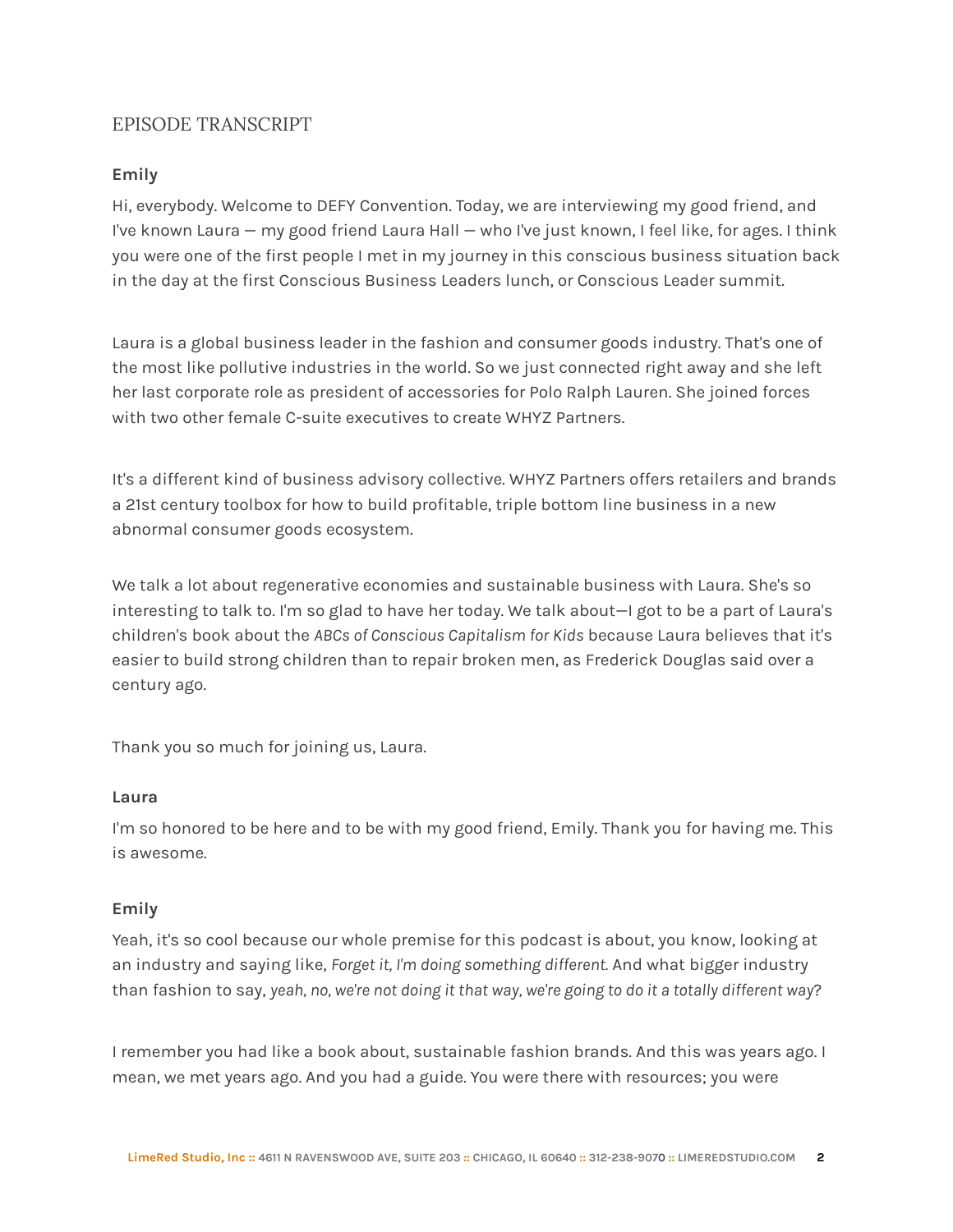handing them out to people. You're like, "This is what we should do." And this was before a lot of brands were moving into that arena or talking about it.

Before there were directories or, or even little Chrome extensions saying these brands are sustainable, or these brands are doing the right things. Before it even blew up. You were there doing this work. Tell us a little bit more about how you got started, or why this matters to you, or why you do this kind of work.

#### **Laura**

Woohoo. Okay.

# **Emily**

Woo! Get in it. Or, whatever, you know what Laura, you're so cool. You can really talk about whatever you want because you're just one of my favorite people.

## **Laura**

This is awesome to be able to have a conversation with somebody like you, Emily. I've been on some podcasts recently, and everybody wants to talk about fashion now. But you're right; I did get committed to it a long time ago.

I got committed because first: when I was working for Burberry, a brand, a wonderful brand, I began to realize we were running up against finite resources, I was beginning to get to know factories and seeing how they made everything and realized that we had a problem.

Then I went to Ralph Lauren, and the problem was still there. And I thought, well, this is an industry problem. Then I started to do my research and, yeah, fashion is arguably the second dirtiest industry on this planet. So, in case your listeners don't know that: it's a dirty, dirty industry, and fashion touches everybody and affects everybody.

And I like to say it touches everybody and everybody touches it because unless you're living in a nudist colony–and I haven't met any recently, I admire them if they want to do that–but you know, most of us get up every day and we have to put on something to wear. And we don't think about the impact.

We are what we buy. We are what we don't buy. I'm very, very committed to helping educate consumers, because I think, Emily, that unless we begin to do that better as an industry,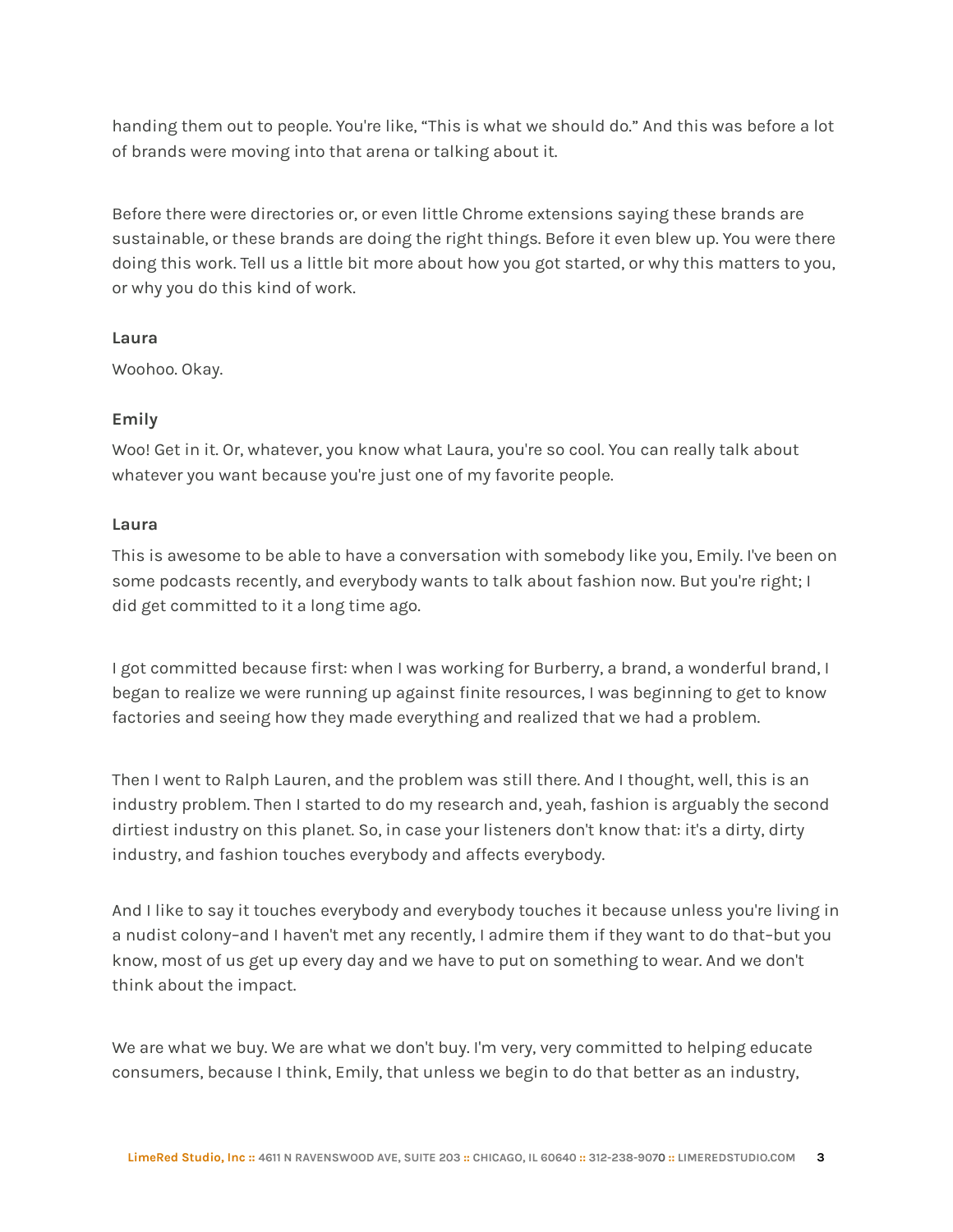we're not going to get a big change because we're consumers first; and the United States is not really known for taking really good steps in terms of how we buy fashion.

Fast fashion is not good. We need to start changing the narrative so that we can change the impact. Just to give everybody a perspective: fashion is a \$1.3 trillion industry.

# **Emily**

Whoa, whoa, bonkers.

# **Laura**

Whoa. Yeah. Bonkers. So, we gotta fix it. I believe education is key. It's why I believe it starts young. So the *ABCs of Conscious Capitalism for Kids*, which you very graciously agreed to participate in, is really important because we've got to start by telling future generations there's a different way to buy.

There are different things that you can do, and we've got to start helping companies get connected with consumers in a different way so that they can create better customers.

# **Emily**

Yeah. What are some things we can think about? I've been trying not to, well, I try not to buy anything, but that's not because of — I don't know, mostly because I'm just cheap. I just don't want to buy anything. I've been looking for sustainably made things.

Sometimes I don't even know what I'm looking for. So I've been buying things from like this brand called Pact or Everlane. I like that brand. I like Athleta because they're a B Corp. So when I see B Corp, I figure like, well, they're probably doing some things right. I don't know too much about their supply chain or their [pollution].

I figure like on the aggregate, they're probably doing some things okay-ish. I gotta be honest, I'm not doing that much research mostly because I just don't, I'm lazy. I don't have too much time. I'm not the best consumer. I try to do a lot of things. It seems like there's a lot of pressure on the consumer to do a lot of research.

I really try to do zero waste in my kitchen. I do MightyNest. I try to replace everything. I don't like plastic in there. I don't like to do a lot of single use anything. See, I'm wearing recycled underwear right now. I've got my Athleta pants on. I've got my recycled, vegan Birkenstock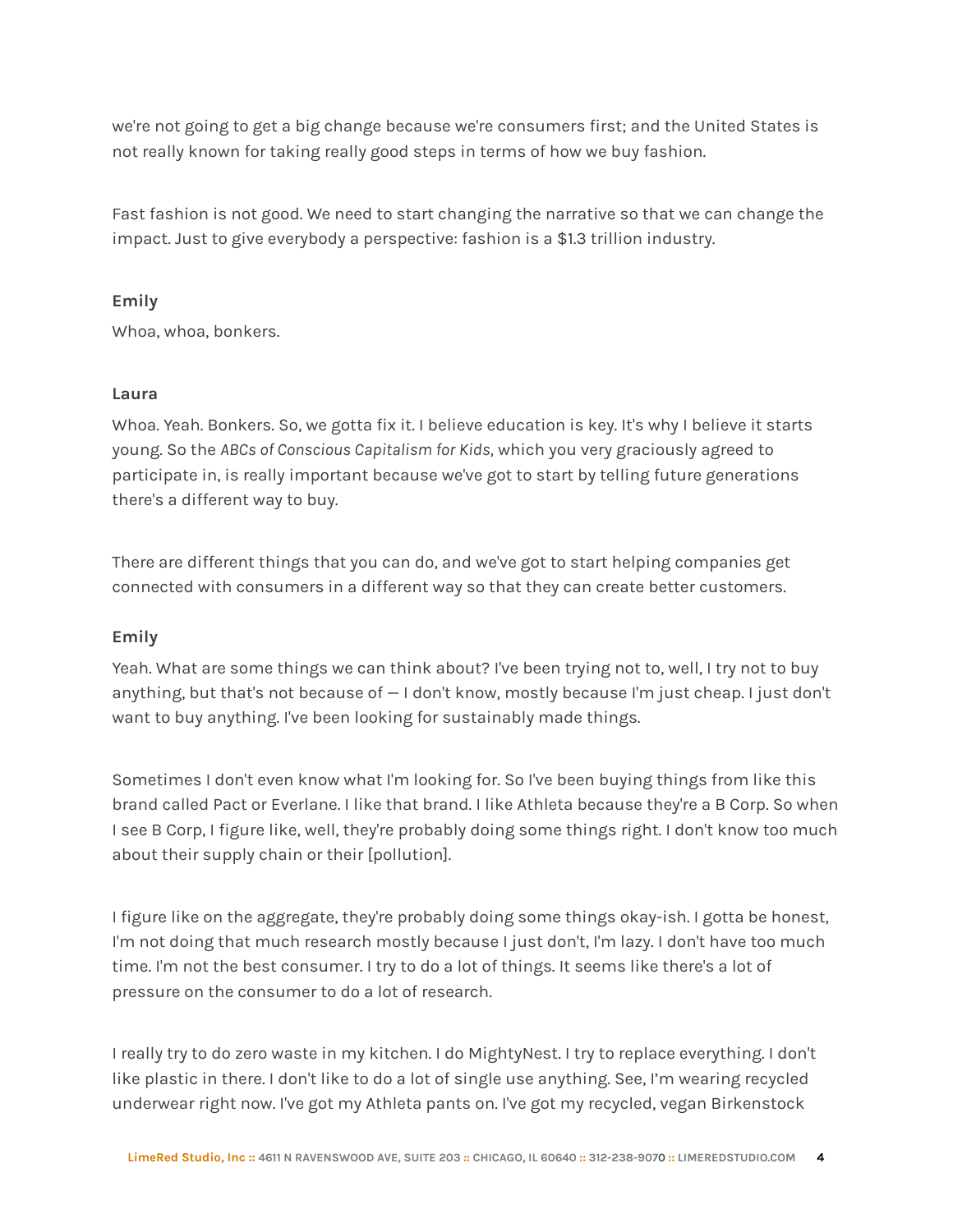shoes, you know, I try to be really good. I think I own maybe five pairs of shoes completely. You know, that kind of stuff. [I'm a] Patagonia person. But I'm also a weird B Corp person. You know, we all know this, so I'm definitely not a fast fashion consumer.

However, I do shop at target. I have kids; they burn through clothes really, really fast. It's really hard to keep up. They blast their knees, they're are covered in dirt. They get crap, and paint, and s\*\*\* on their stuff all the time. It's tough, you know? It's crazy, but I'm also not shopping at like Forever 21 and H&M and doing all that kind of stuff either.

I know that is a really pollutive [thing]. I also really love thrifting and buying stuff. I love thrifting. That's one of my favorite things. I wish we could do that. It feels like there's a lot of stuff we just don't know. I don't know where things come from. Don't know who made them. I don't know if they're being paid at a living wage. I don't know what to do with my clothes once I'm ready to get rid of them.

I feel bad about throwing them out. So I just keep them for a really long time. Or my neighborhood has this great thing called Free Box where I "free box" a lot of my clothes, and I give them away. I put them in bags on my front porch and then people just take them, and we reuse them. I get most of my clothes on Free Box, which is one of my favorite things in the whole world.

But that feels like a real band-aid to a big problem. I'm trying to do the best I can, but there's this like huge — if it's a true multi-trillion-dollar industry and I'm sitting over here, like I'm doing the best I can. It really feels like not enough.

So, what are some things…it's like recycling? Like, I know that me recycling my stuff is not going to solve the bigger problems. So, what are some things that can make a dent in this, from your perspective in the industry?

#### **Laura**

Well, you've hit on several things that hopefully I'll take umbrage. You are actually not a typical consumer. When you said [that] you're too busy and you don't know enough, you know a lot. I mean, you've made some decisions that we would like for other consumers to make because the goal is to convert consumers to conscious consuming and buying and to think about [their buying decisions].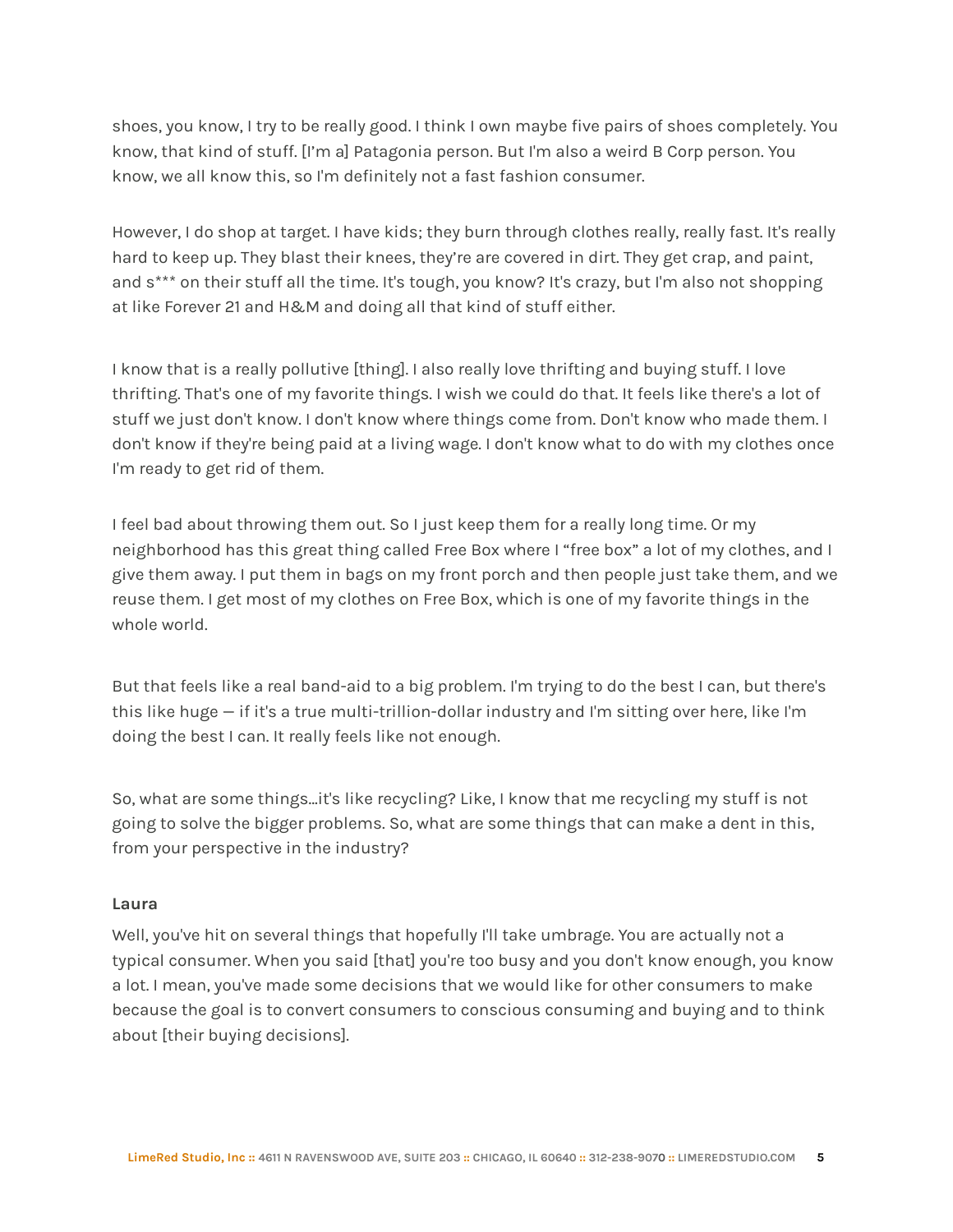I think being an educated ignorance is probably one of the biggest reasons. And so, I believe that there are certain organizations and certain things [to help learn]. If you don't know anything, I would say there are B Corps and you've hit it.

If you don't know anything today, start making a decision on what to buy in your closet — your fashion decisions — have them be either a B Corp or a fair trade. And any brand that's fair trade or B Corp, it tells you that. I would say that there are other groups in the luxury arena where – we're working with a company in the UK called Positive Luxury, and there's a Butterfly Mark.

So we're trying as an industry to begin to market and communicate and message differently, and to give people symbols or tools or some easy guidance on who to buy. I'm trying very hard.

Our industry and the people I'm working with, we're celebrating the brands who are doing well. Athleta is terrific because they're a B Corp. Eileen Fisher is a B Corp. Patagonia, I mean, you've hit. Patagonia and Eileen Fisher are two North stars.

# **Emily**

I love Eileen Fisher. I love her stuff.

# **Laura**

So do I. A chic company. So, if you're in doubt I have a-I keep my list updated. I did an event recently with another great brand: Sharleen Ernster, who's a conscious capitalist, has a lingerie company. I would love to share my list and the Conscious Capitalism Conscious Fashion list with your audience. And this is all about sharing and building a community because we can't do it alone.

But I'll say two pieces of advice. If you're a consumer or you're conscious brand, or you're a fashion brand listening today, and you're thinking, *I need to try to do something differently*, and you want to be different and you want to be conscious, but you don't know what to do. Two pieces of advice:

First, just start somewhere. Take a stand. Pick something that you feel strongly about, and just start to make a change. Start somewhere in your business to do something that's going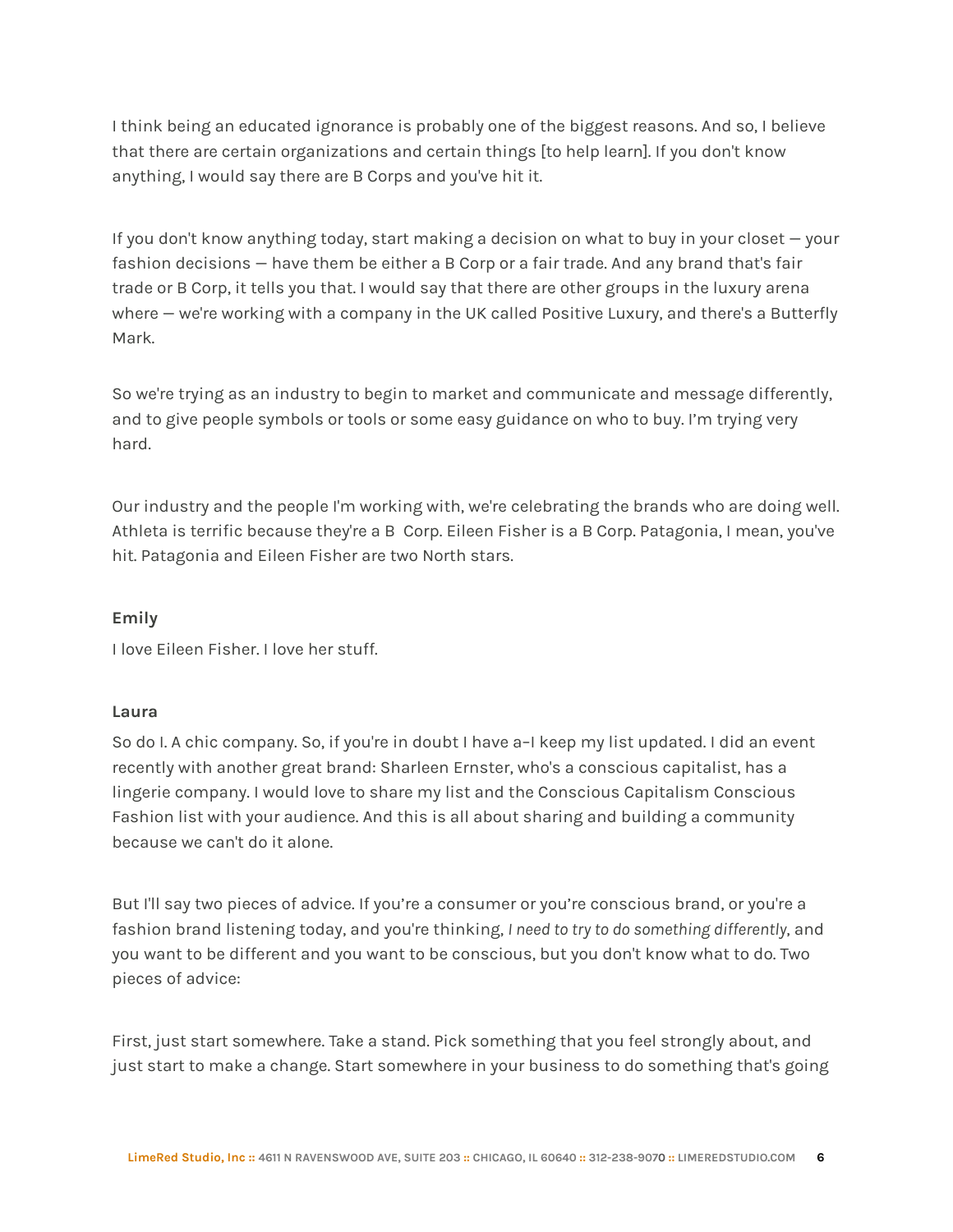to help your brand become more conscious, or eco-friendly, more sustainable, more triple bottom line.

The second one: this is one that I live with and use with our clients and with myself, is just make progress. Progress over perfection. We are all trained that if it's not perfect, we're not going to do it. We have clients who say, "Well, I can't start that marketing campaign because we haven't nailed everything." No, start and just make progress. Don't let perfection be the enemy of progress.

We've all got to start somewhere to do this, or it won't change. I'll say another thing, which is, we all have said, "If we can't change the world, maybe as a brand or in our lives, we're not going to try." Just start by changing your world. I love what you have in your community. What do you call it? A flat box? Free Box!

# **Emily**

Free Box! Oh, my favorite thing in the whole world. And I got to know my neighbors. It's a winwin all the time. And then there's a kid's edition, which is the best.

So we trade all our kids' stuff and get rid of all our kids' stuff. It's the best. Like, I've gotten exercise pants. I decluttered my house. I've gotten rid of so much crap and found so much stuff. And then there's also "in search of." So, like, "in search of blah, blah, blah, immersion blender." somebody has an immersion blender that they're not using and better to get rid of it.

The coolest thing in my neighborhood, that we haven't done in in two years in this pandemic, is our neighborhood garage sale. So I live in this fancy neighborhood in Chicago. My neighborhood is the most diverse neighborhood in Chicago. It's called Albany Park. And every May, we have a neighborhood garage sale, where like 200 people have a garage sale on the same day.

And it's the most fun day of the year. Everyone opens their garages. The alleys are full of garage sales, and it's like the party central: bands and hotdog carts and everything. It's so fun. Well, we haven't been able to do that. So the free box has just been the best. And I got rid of my old wedding dress on Free Box.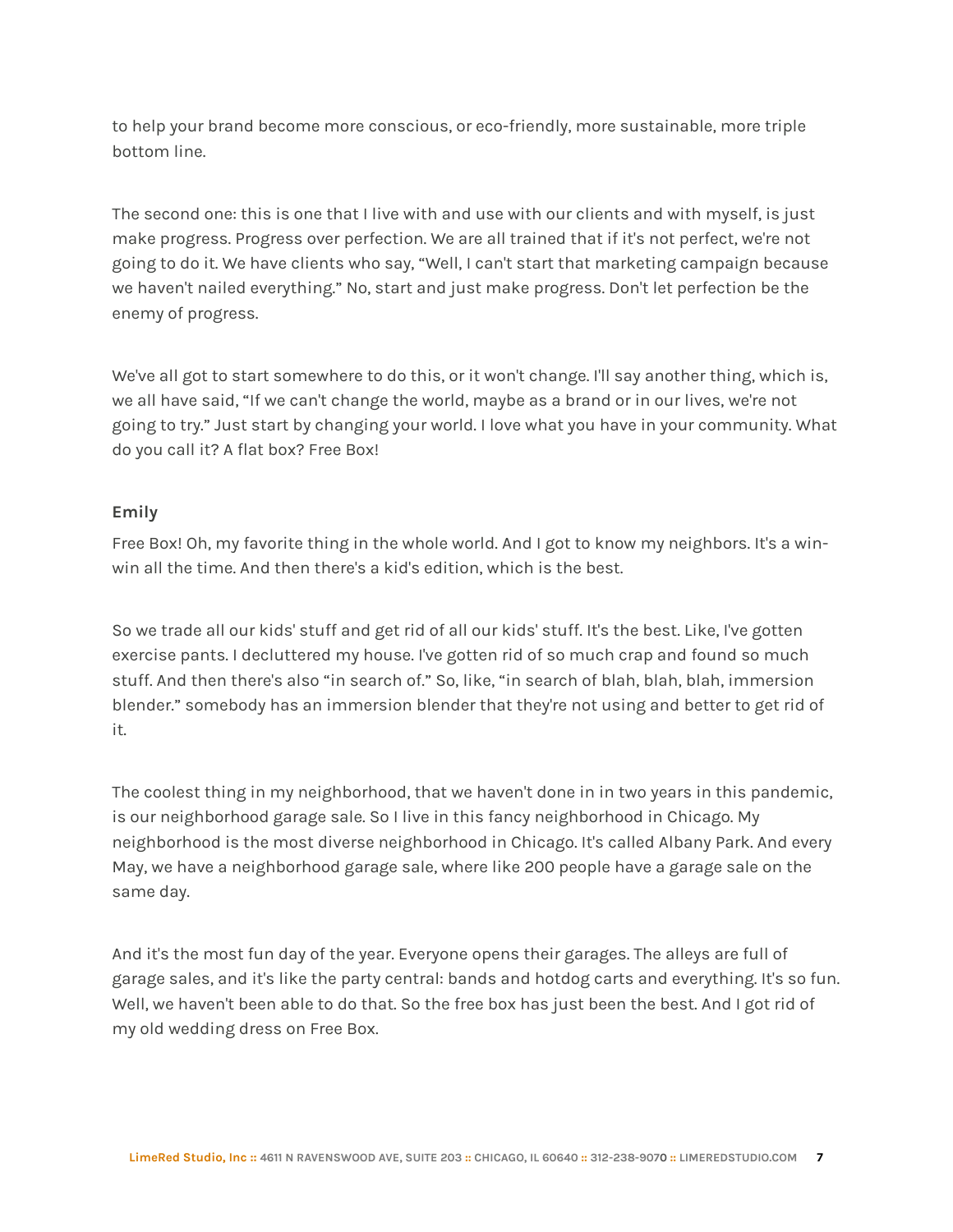I got rid of coats and stuff and people are just like so thankful. And it's so much fun to just trade your stuff. I got kids toothpaste, and I don't know, just so much nonsense.

I thought of a small business idea. And I was thinking about this little business idea, like a side-hustle, the other day, because I figured out I had this little problem, and I was like, you know what? I kind of want to start this little business idea, but I really don't want to spend any money.

So I looked on free box and sure enough, somebody was given away the exact thing I needed to start this business. And so I free boxed it, and I got this little thing, it's sitting in my garage. I'm going to go make it. I'm going to see if I can sell it. If I can sell it, test it a couple times.

You know, I've done a couple of surveys on there just to like test an idea. I'm not going to go spend a whole bunch of money, but it's like the best testing ground for ideas and like very, very small use cases for business that I've ever found. And it's the best up-cycling, free, cool, easy, neighborhood camaraderie that I've ever [seen]. And I've just been able to also get to know the community. And it's fun.

It's just so much fun. There's no drama. Well, there's sometimes there's drama, but people "free box" leftover dinners, which is weird in a pandemic, or like old bananas to make banana bread. I mean, it's literally the craziest thing, but I love it. It's like people are just frugal, and it's terrific and not wasteful. I love it. I really do.

We need more of this. Or people find stuff in the alleys, and we'll post like, "Hey, cool thing in the alley." And I've been driving around the alley trying to find it, somebody already got it. But I just love it too, because I feel like it's, it's just this respect for things that have been made, and this idea that things are not disposable. And I really liked that.

#### **Laura**

I agree with you. I really believe in community building. I don't think we can do everything top down. I think we need a top down and a bottom up strategy to solve this fashion industry problem. Pretty much just like we needed to solve any other problem.

But fashion is a global problem, and it's huge. When it's that big [of] a business, it affects everything on this planet. And as we say, "There is no planet B. There's no plan B." There will be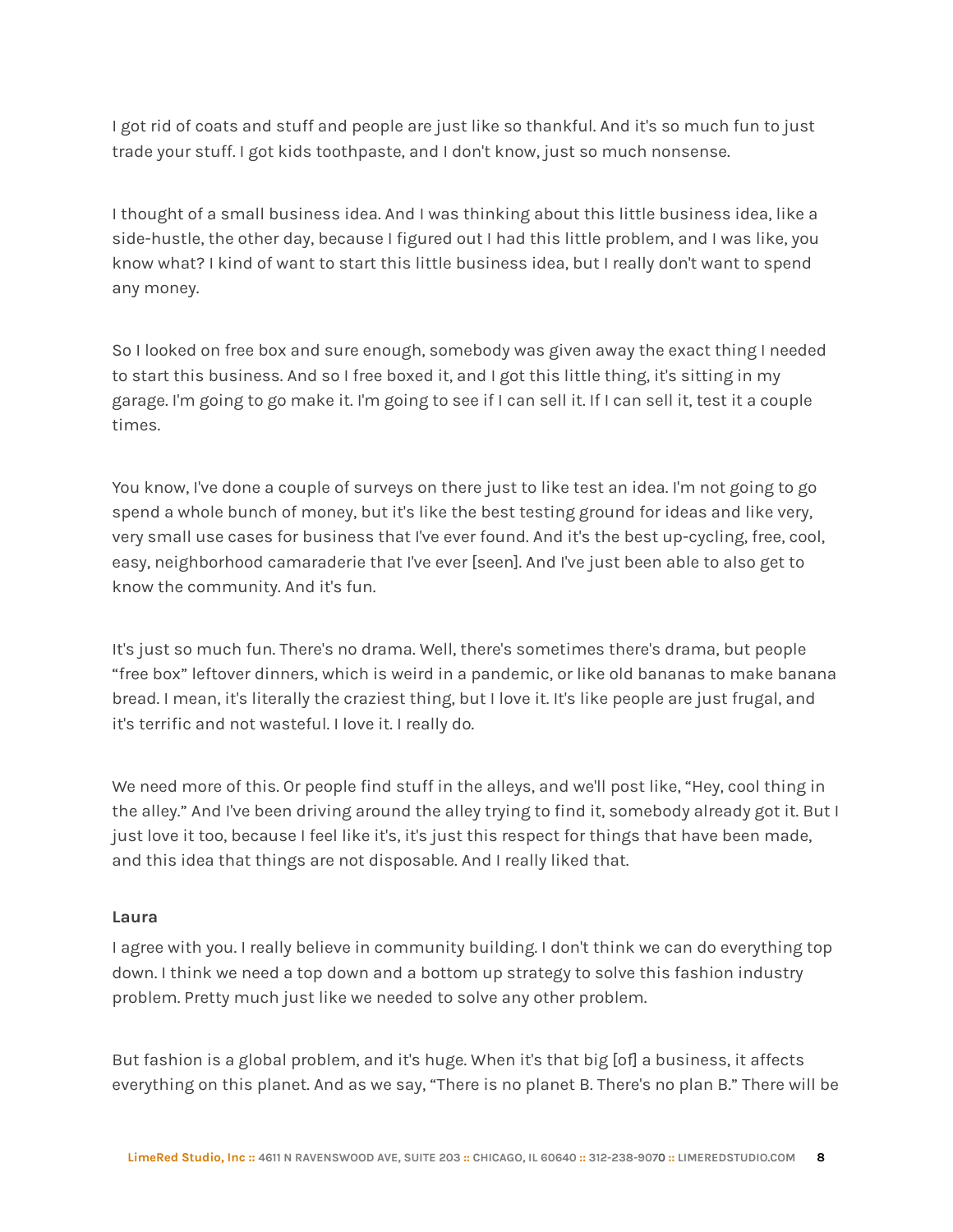no business to be done on a dead planet. There is no fashion business if we can't breath the air, drink the water, and our industry, my industry, is got to get a grip on that.

We are working hard, we are making progress, but I think the next wave is to really get educating every consumer. And it starts, I think, at the community level as much as at the corporate level. What you're doing in your community is a microcosm of what I'd like to see in the fashion industry, [and what the industry] needs to see in every community.

So anything I can do and the company and the brands we work with, it's all about how to create a community first and then grow from there. Because the big companies are being—we were putting pressure on big companies like Nike, Adidas; they are all moving the needle now. We just have to continue.

And I love one of the things that you've said recently is that we've got to think about momentum. We've got to think about justice. Well, both of those, climate justice and fashion, are linked. If we clean up the climate, one of the ways to do that is with my industry; it's a dirty industry. And momentum is a great thing. So, we've got it now. Let's not lose it.

## **Emily**

Yeah. One of the ways to keep momentum is to keep people like you, and me and the people we interview on this podcast like going, right?

#### **Laura**

Absolutely. This podcast touches people. Me being on this podcast today, if it can unlock or open the door or create an opportunity for one brand, two brands, one consumer, two consumers, the ripple effect is a powerful thing. And we're seeing it right now on every level.

And the thing about the fashion industry is it does touch every one of those justice issues: social justice, climate justice, health, all of the things that happened to us in the past 12 months in terms of what we found when we started shining a light on everything because we were forced to is hopefully helping us make better decisions and make them faster. I don't do anything. I'll tell you, Emily.

One of the things that I've decided and learned is I'm very intentional. Now. I say no more often than I say yes. But when I say yes, it's a powerful yes. So your quote in the book, the *ABCs of Conscious Capitalism* —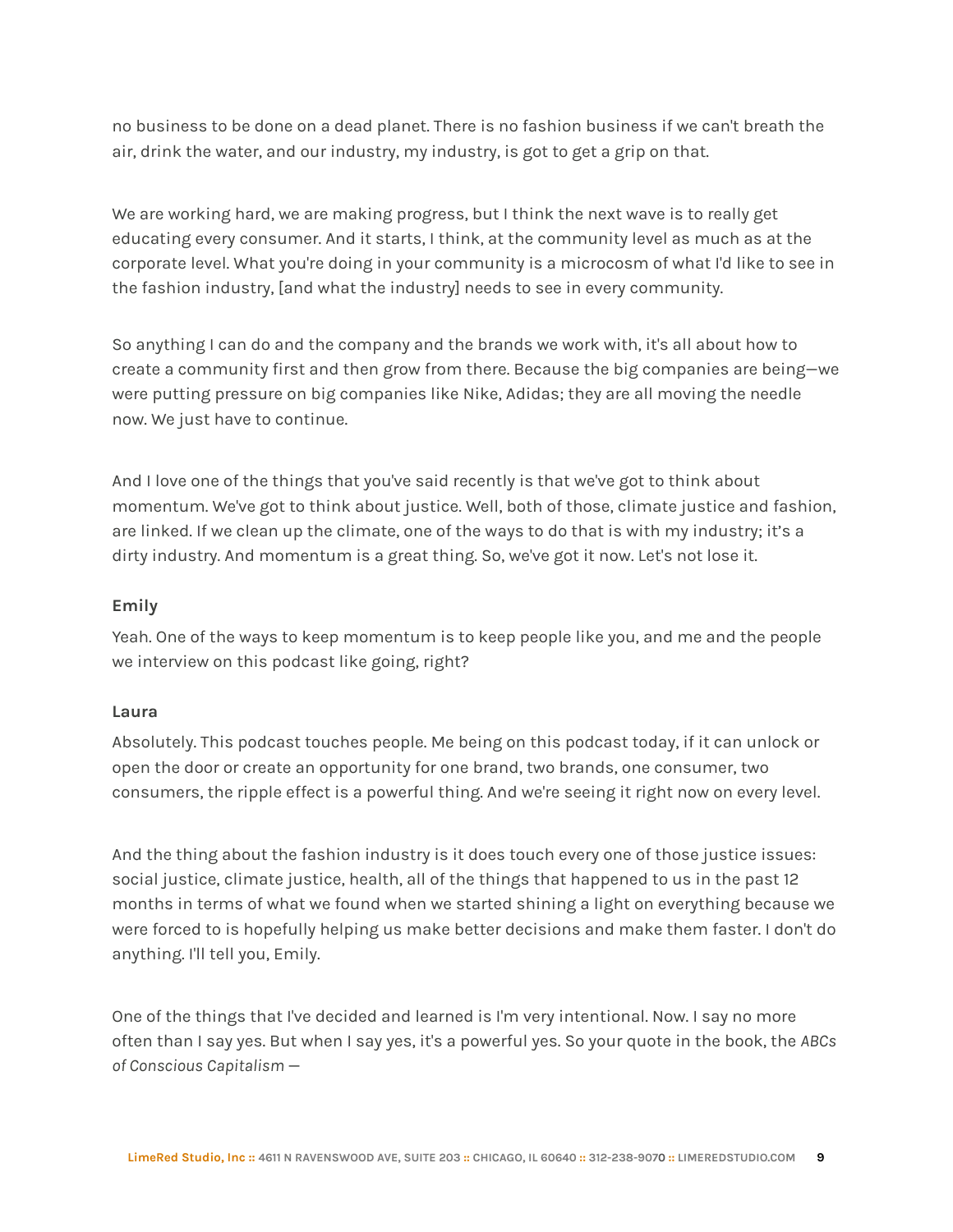# **Emily**

Yes that's right.

# **Laura**

I want everybody listening today to say yes to trying to be a more conscious fashion consumer.

# **Emily**

Yeah, my whole idea was saying yes [and] think[ing] about everything you have to say no to, in order to say yes. Which is a lot of stuff.

# **Laura**

You said a lot there, girl, I better read your quote, "The power of yes is all about the power of focus. Think about it. You get to choose how to invest your unique, abundant, wonderful energy into whatever you say yes to." So, today please, anybody listening say yes to becoming a conscious fashion customer.

# **Emily**

I liked that. And it is like a little bit more spend-y to do that, but I think you have things that last longer that are well made. You feel good about it. You feel good about putting them on; you feel proud of what you have. Like, my friend made this shirt; I feel good about it. My shirt actually says "manatees against mansplaining," if you can see it.

# **Laura**

I need it. Oh, I grew up in Florida. I personally water ski next to manatees. So, manatees are one of my favorite animals and they're one of the, maybe the only animals that has no DNA for violence. I love manatees. So you touched my heart there.

# **Emily**

I can literally get behind this shirt every day.

I want to ask you — I think we should talk again, like another time about Lynne Twist and about the Pachamama Alliance, and all of the work that you're doing and your new friendship with her and all of these things.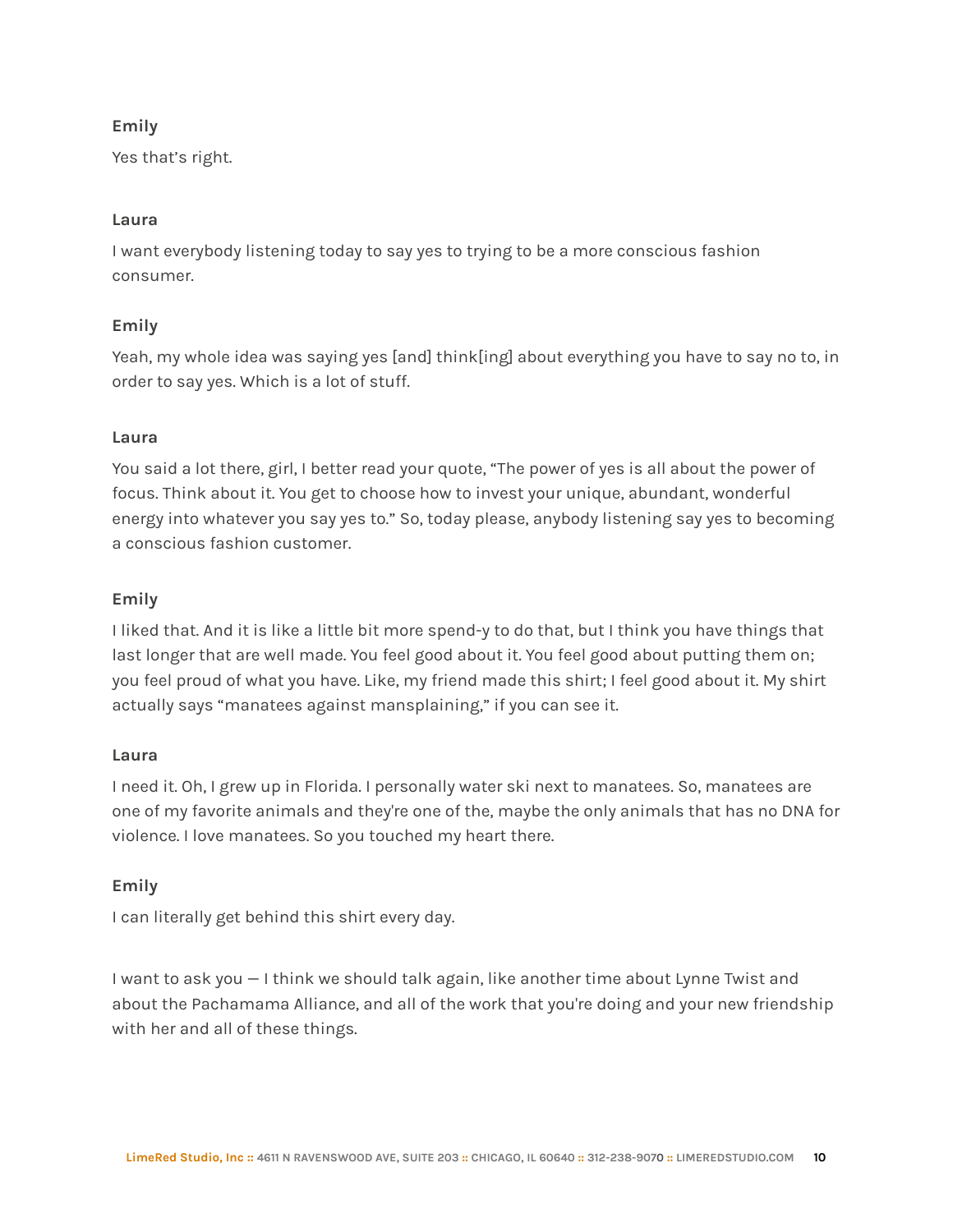But I know that we've talked a little bit about that at the beginning when we first got on this call, but those things seem like — I read her book and I am so intrigued by her work. I wish I could go there and do those things.

It seems rejuvenating to think about the work we do on a large scale and about what it means to humanity, because I know that we can kind of get in the weeds of like, okay, I'm doing this, I'm making this list, I need to fill in the spreadsheet, I need to make this phone call; the day to day.

But then, to almost literally zoom out and think about it at scale of like, what is this doing to our species? Or what is this work doing for us on our trajectory as a planet?

And then to think about it as connection to our own life. How does this feel? How are you doing? I guess is the simple question. How are you keeping yourself together? How are you… We've known each other for a really long time.

You've had a rough year. I don't want to ask you anything that's too sensitive, but how are you progressing? How are you keeping it? How are you continuing this work? How is this continuing to be meaningful to you?

# **Laura**

Wow. One day at a time is a pretty good mantra because there's really nothing else you can do. We live one day at a time. I'm trying to live in the moment. I would say that taking care of myself now, and you talk about mental health and how important that is. It is important. It is critical.

Going to the Amazon rainforest two years ago with Lynne Twist and Pachamama Alliance was an experience that I had no idea, Emily, how much it would change my perspective, my decision-making, [and] my sense of what was important. It radically changed a lot of things for me.

And over the past 12 months, a lot of good stuff has happened in spite of a lot of bad stuff that's happened. We've all had personal loss in the past 12 months. A lot of us have had business loss, but we're going to be okay.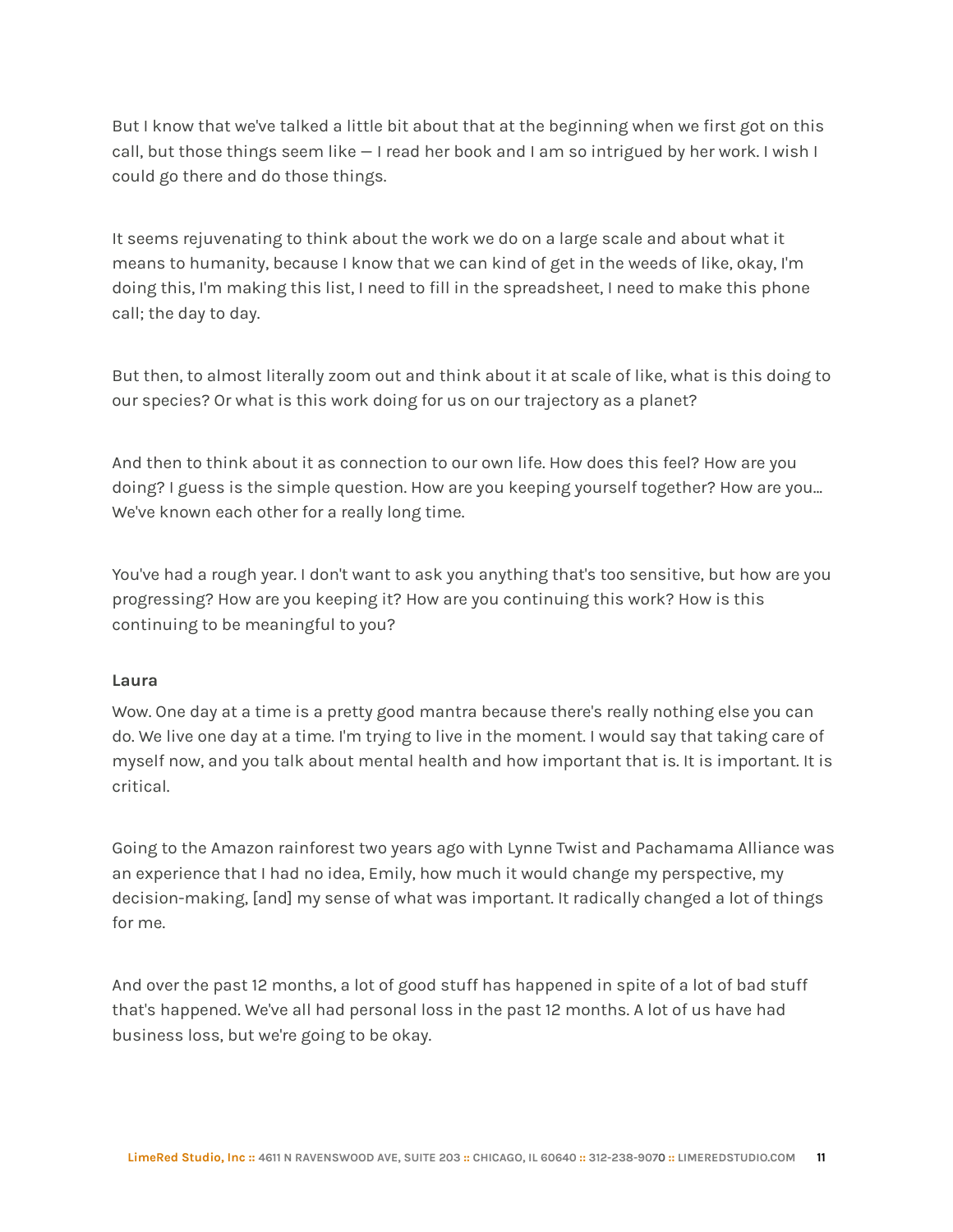I think resilience is a great thing. And I believe in it. Nature is resilient, and I do something now, Emily, that I didn't do before. Every single day, every single day, I touch nature. I go for a walk. I garden. I dig in the dirt. I do something every single day now that gets me connected back to nature.

Being in the Amazon rainforest and seeing the biodiversity there and realizing how fragile it is; it was really powerful. It makes you realize how connected we all are, and how important appreciating how sacred all life is; it's really what connects us all.

We're all connected on this planet. And being there with the people, the indigenous nations who have been fighting so hard to keep and preserve our mother earth, Pachamama means Mother Earth. It's important.

And I would add that it's important for all of us females. You and I have had had conversations about how important female empowerment is and Lynne Twist the whole Pachamama thing; we're getting ready, if we listen to the indigenous people, we're getting ready for this 21st century to be what's called the Sophia century, which is about the century where women will take their place alongside men.

And we will create — we have the possibility of creating a truly just sustainably, socially just, environmentally, sustainable, spiritually strong place and presence on this earth. The earth is going to be fine without humans, but we need to respect it or we won't be here. And it's one of those moments that we've got, this is a moment in history, I believe for us to make some decisions that are going to define the rest of our species.

# **Emily**

Yeah. I mean, this is, it's critical. It's a critical moment. There's no denying that. It's a make or break for all of us. Yeah. I mean, we know that.

# **Laura**

I'm an optimist. I believe in optimism. I believe, when you go out, when I go out every day, you know, I will tell you something funny. The first few months during the pandemic, I walked every day, and I live in Southern California, and there beautiful canyons and places to take nature walks.

And I would walk in my neighborhood. And one day, I actually went up to a tree, and I thought about it. And I'd said, I don't care. I'm just going to hug that tree. So I am now a tree hugging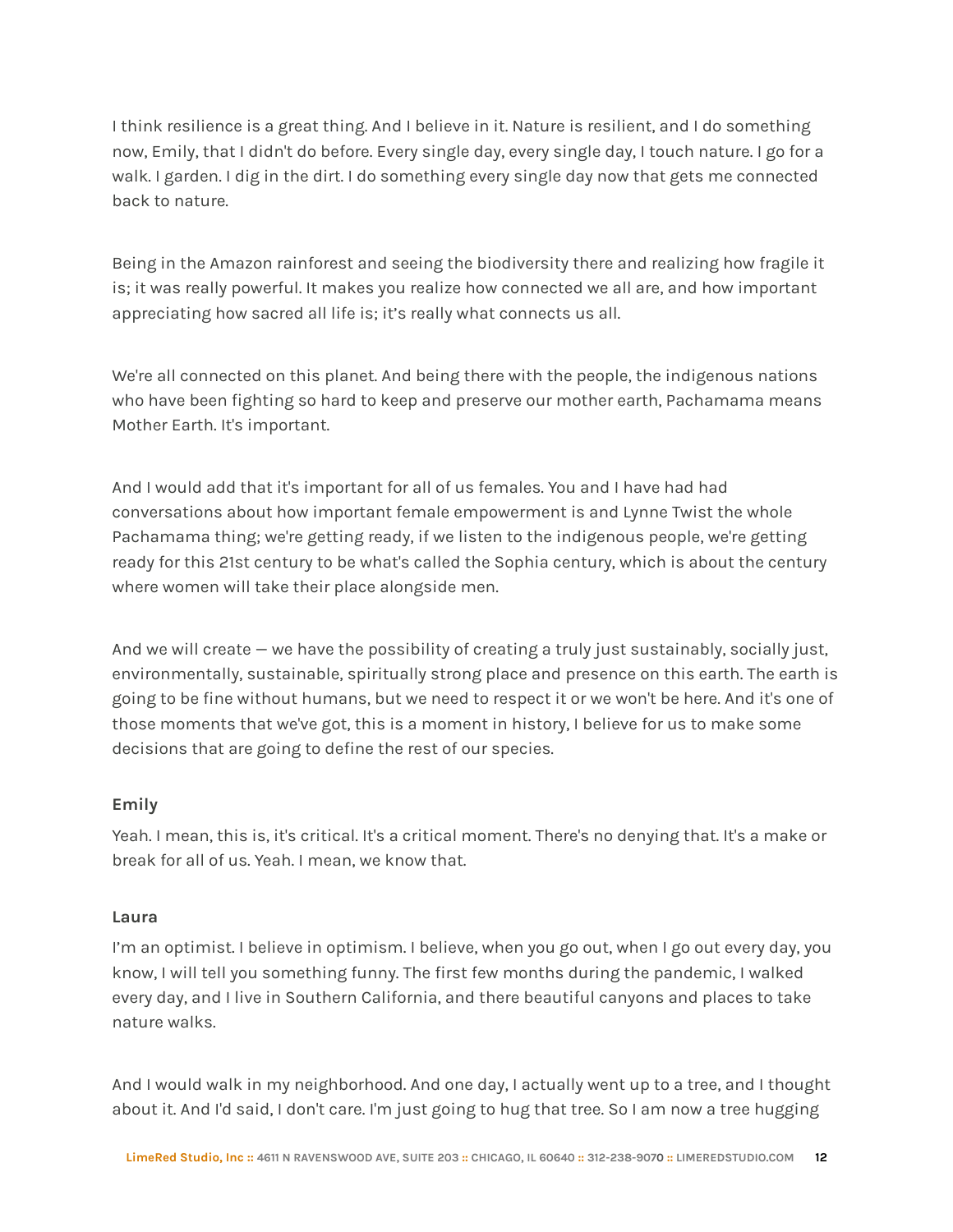Californian. I love trees. I love nature. We all need to connect if we haven't back nature, physical health.

# **Emily**

Yeah, absolutely. Yeah. It's funny because we were so landlocked, I live in Illinois, which is like, okay. And we couldn't go anywhere. So, my girlfriend and I were planning on going somewhere in January like Mexico or somewhere great for my birthday. And instead we went to Galena, Illinois, which is a three hour drive west to here, but I mean, it was gorgeous.

And we were like, we can explore and find the beautiful things in our state. And there's beauty everywhere. We don't have to go somewhere crazy to find it. There's everything around, it's growing and alive.

I can go in my backyard. I mean, it was just a new found adoration for things just right here in front of me, which was it's nice. It is. I mean, sure. I would love to be in Southern California or in a place with mountains or something else other than very flat land and corn, but it was stunning there actually, it looked like we were in Ireland or somewhere else.

#### **Laura**

I think every place has beauty.

#### **Emily**

We do, we actually have quite a bit, and it was beautiful and we have the lake and it was gorgeous and we've just been having a great time, actually getting to know [Illinois]. We always think we need to get out of here, but we've been getting to know actually where we live and it's been quite nice.

## **Laura**

No place is perfect. I may live in a place that's got pretty good weather, but we've got our share of things. You know, [California] needs rain all the time. It's, it's a kind of desert xeriscape place. Every biosphere, every place on the planet has something wonderful and something not so wonderful. The great thing is to respect it and figure out what it offers.

I happen to think that nature has, and is, and able to teach us all things about fashion. We're learning to do things so that hopefully we're not going to keep extracting resources, having plants that are helping us make a new thing like, oh, you know what? We don't need leather